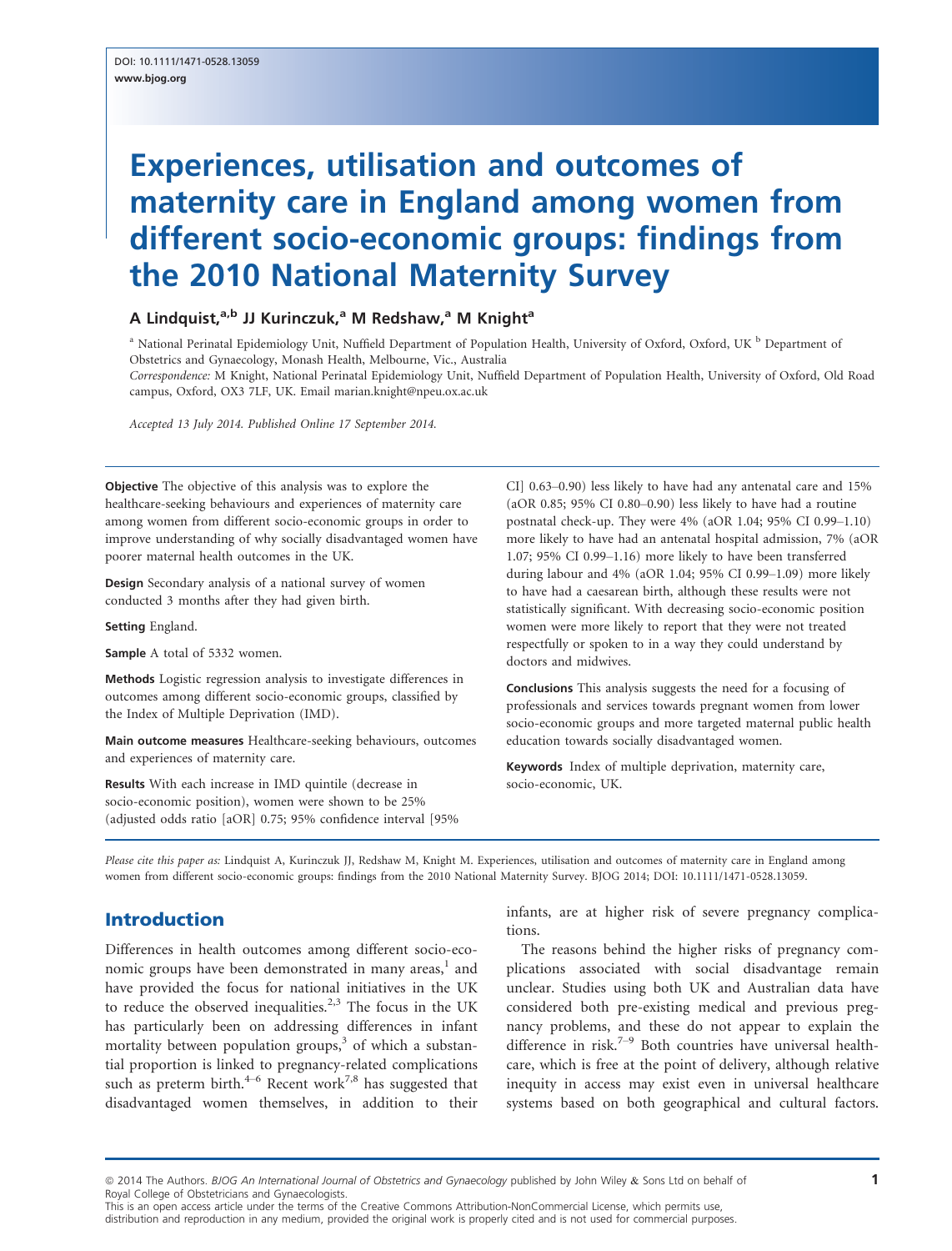Other possible explanations for the observed inequalities centre on differences in healthcare-seeking behaviours or differences in the care provided to women based on their educational status.<sup>10</sup>

We sought to investigate further possible differences in care through secondary analysis of the 2010 National Maternity Survey, which was conducted to capture experiences of maternity care among a random sample of women giving birth in England. The aim of this analysis was to explore the healthcare-seeking behaviours, outcomes and experiences of maternity care among women from different socio-economic groups, taking into account ethnic and other differences, to improve understanding of why socially disadvantaged women continue to have poorer maternal health outcomes in the UK.

## Methods

## Study design and variables

The National Maternity Survey was conducted by the National Perinatal Epidemiology Unit, in conjunction with the Department of Health (England). A questionnaire was mailed out by the Office for National Statistics (ONS) in January 2010 to 10 000 women living in England. An online version was also available with individual logins. The women were randomly selected by the ONS from birth registration records and had all given birth during a specified 2-week period (October–November 2009), 3 months before the mailing of the questionnaire.<sup>11</sup> Women whose babies had died and new mothers <16 years of age were excluded.

The methodology is described in detail elsewhere. $11$  In brief, the 28-page questionnaire consisted of 11 sections, with questions aimed at exploring different aspects of maternity care and giving women the opportunity to express their views and describe the care they received. The data collected included details of household demographics, gestation, antenatal care, labour and birth, babies born at home, postnatal care, overall perceptions of maternity care, father/partner involvement and previous pregnancies.

Ethnicity was re-classified from 16 categories into four, as per the UK 2001 Census groups.<sup>12</sup> The ONS provided marital status and the area-based Index of Multiple Deprivation  $(IMD)$  quintile<sup>13</sup> for every respondent and non-respondent woman and this was used to classify socio-economic position. The area-based IMD was developed by the British Government in 2000 to 'pinpoint small pockets of disadvantage' in order to improve the quality of life in disadvantaged communities through targeted policies and funding.<sup>14</sup> The IMD comprises distinct dimensions of deprivation, including income, employment, health and disability that are measured separately and then summarised as a weighted area-level aggregate score. These scores are divided by quintile group where quintile one represents the least deprived and quintile five represents the most deprived.

#### Statistical analysis

Chi-square analysis was initially performed to test for associations between socio-economic position by IMD quintile and a range of characteristics. Univariable analysis using logistic regression was performed to further assess the association between IMD quintile and a range of different outcomes, and to provide a comparison for the adjusted analysis. Results are reported as odds ratios (OR) with 95% confidence intervals (95% CI). Women in each IMD quintile varied significantly by age, ethnicity and parity; we therefore used logistic regression to adjust for these factors in a multivariable analysis. There was no evidence of departure from linearity for age. Regression analysis was repeated using IMD as a continuous variable to test for evidence of a linear trend across IMD quintiles.

We conducted the analysis in four stages. First, we explored the demographic characteristics of women in each IMD quintile. Second, we analysed questions pertaining to women's healthcare-seeking behaviour across IMD quintiles. We then used questions relating to the type, appropriateness and timing of the health care that women received to investigate the care provided to women from different IMD quintiles during their pregnancy, labour, delivery and the postpartum period. Transfer of place of care during labour, including from home to hospital and from midwifery-led service to consultant-led service was also explored. Finally, we analysed questions relating to women's experiences and interactions with health professionals to ascertain differences in the quality of care and communication perceived by women from different socio-economic groups during all stages of maternity care. Variable response options were available in up to five levels and these were dichotomised for simplicity.

#### Ethics statement

The original survey evaluating maternity services in England was approved by the Trent Multi-Centre Research Ethics Committee (06/MRE04/16).

## **Results**

The usable survey response was 54.1% and the total respondent population comprised 5332 women ranging in age from 16 to 51 years. The mean age was 30.6 years. The characteristics of respondents are shown in Table 1.

The predominant ethnic group was White/British comprising 4487 women (84.2%), followed by 386 women (7.2%) of Asian ethnicity, 202 (3.8%) women of Black ethnicity and 162 (3.0%) women of other ethnic origin. Of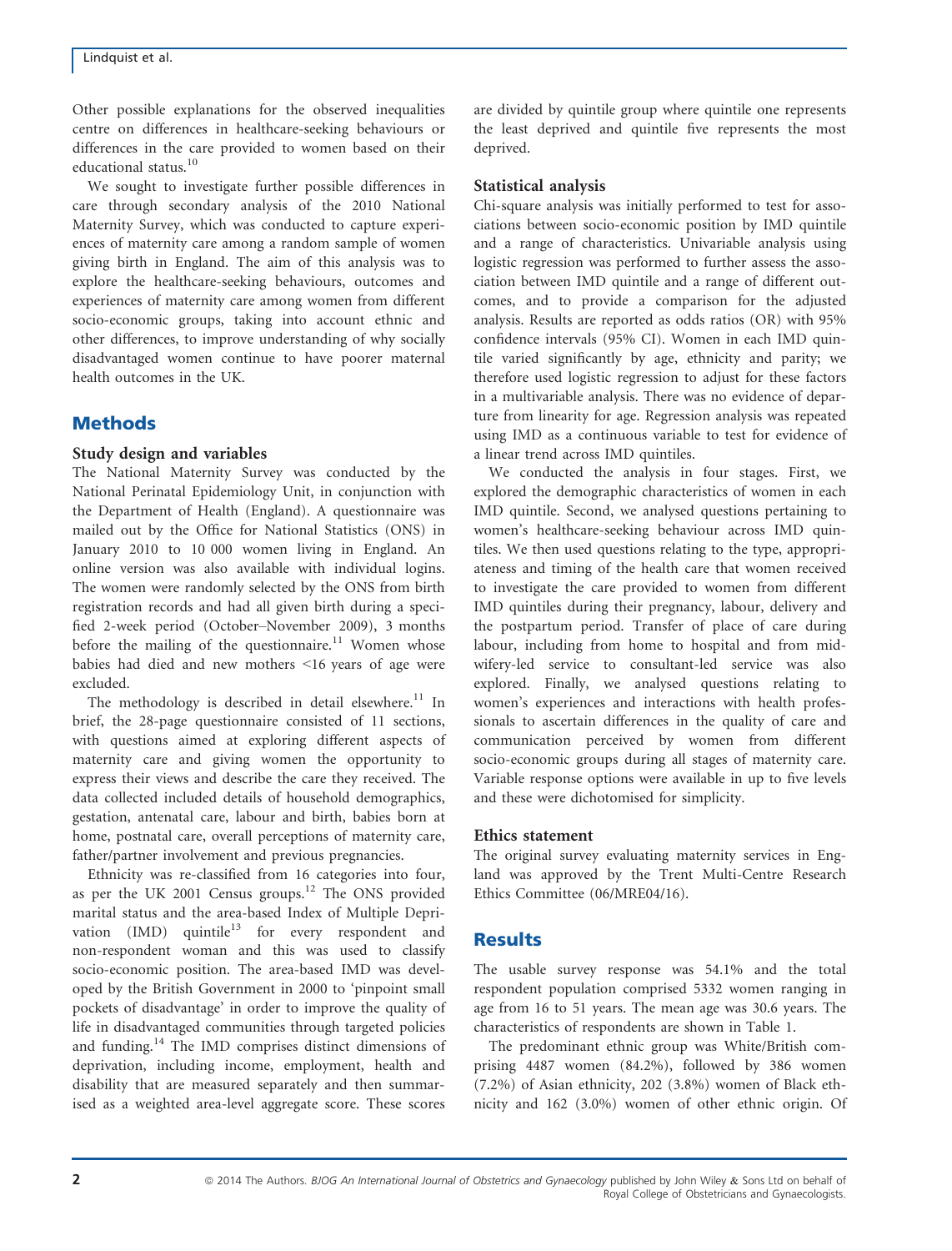|  |  | Table 1. Demographic characteristics of respondents in each IMD quintile |  |  |  |  |  |  |
|--|--|--------------------------------------------------------------------------|--|--|--|--|--|--|
|--|--|--------------------------------------------------------------------------|--|--|--|--|--|--|

| <b>Variable</b>                  | 1st IMD quintile<br>$n = 1055$<br>$n$ (%*) | 2nd IMD quintile<br>$n = 1041$<br>$n(%*)$ | 3rd IMD quintile<br>$n = 1131$<br>$n(%*)$ | 4th IMD quintile<br>$n = 1013$<br>$n$ (%*) | 5th IMD quintile<br>$n = 1091$<br>$n$ (%*) | $\chi^2$<br>P-value |  |
|----------------------------------|--------------------------------------------|-------------------------------------------|-------------------------------------------|--------------------------------------------|--------------------------------------------|---------------------|--|
| <b>Ethnicity</b>                 |                                            |                                           |                                           |                                            |                                            |                     |  |
| White/British                    | 968 (93.3)                                 | 958 (93.1)                                | 992 (88.8)                                | 811 (81.8)                                 | 758 (71.5)                                 | < 0.001             |  |
| Asian                            | 40(3.9)                                    | 36(3.5)                                   | 67(6.0)                                   | 96(9.7)                                    | 146 (13.8)                                 |                     |  |
| <b>Black</b>                     | 14(1.4)                                    | 12(1.2)                                   | 21(1.9)                                   | 50(5.0)                                    | 105(9.9)                                   |                     |  |
| Other                            | 16(1.5)                                    | 23(2.2)                                   | 37(3.3)                                   | 35(3.5)                                    | 51(4.8)                                    |                     |  |
| Country of birth                 |                                            |                                           |                                           |                                            |                                            |                     |  |
| <b>UK</b>                        | 869 (86.0)                                 | 869 (86.1)                                | 869 (79.9)                                | 714 (75.0)                                 | 680 (66.4)                                 | < 0.001             |  |
| Not UK                           | 141 (14.0)                                 | 140 (13.9)                                | 218(20.1)                                 | 238 (25.0)                                 | 344 (33.6)                                 |                     |  |
| <b>Help with English</b>         |                                            |                                           |                                           |                                            |                                            |                     |  |
| Not required                     | 1009 (99.0)                                | 983 (98.5)                                | 1068 (98.1)                               | 918 (96.2)                                 | 953 (92.7)                                 | < 0.001             |  |
| Required                         | 10(1.0)                                    | 15(1.5)                                   | 21(1.9)                                   | 36(3.8)                                    | 75(7.3)                                    |                     |  |
| <b>Education</b>                 |                                            |                                           |                                           |                                            |                                            |                     |  |
| Did not leave at $\leq$ 16 years | 863 (82.8)                                 | 830 (80.7)                                | 873 (78.2)                                | 720 (72.7)                                 | 728 (68.7)                                 | < 0.001             |  |
| Left at $\leq$ 16 years          | 179 (17.2)                                 | 199 (19.3)                                | 244 (21.8)                                | 270(27.3)                                  | 331 (31.3)                                 |                     |  |
| <b>Marital status</b>            |                                            |                                           |                                           |                                            |                                            |                     |  |
| Married                          | 796 (75.5)                                 | 711 (68.3)                                | 702 (62.1)                                | 544 (53.7)                                 | 523 (47.9)                                 | < 0.001             |  |
| Single parent                    | 224(21.3)                                  | 271 (26.0)                                | 343 (30.3)                                | 347 (34.3)                                 | 365 (33.5)                                 |                     |  |
| Co-habiting                      | 34(3.2)                                    | 59 (5.7)                                  | 86(7.6)                                   | 122 (12.0)                                 | 203 (18.6)                                 |                     |  |
| Age                              |                                            |                                           |                                           |                                            |                                            |                     |  |
| $\leq$ 20 years                  | 16(1.5)                                    | 13(1.3)                                   | 27(2.4)                                   | 40(4.0)                                    | 54(5.1)                                    | < 0.001             |  |
| $20 - 24$ years                  | 69 (6.6)                                   | 83 (8.0)                                  | 138 (12.3)                                | 165(16.5)                                  | 242 (22.6)                                 |                     |  |
| $25-29$ years                    | 194 (18.6)                                 | 229(22.2)                                 | 283 (25.3)                                | 282 (28.2)                                 | 324 (30.3)                                 |                     |  |
| $30-34$ years                    | 406 (38.9)                                 | 392 (38.0)                                | 391 (35.0)                                | 301 (30.1)                                 | 257 (24.0)                                 |                     |  |
| $\geq$ 35 years                  | 360 (34.5)                                 | 315 (30.5)                                | 279 (25.0)                                | 211(21.1)                                  | 193 (18.0)                                 |                     |  |
| Parity                           |                                            |                                           |                                           |                                            |                                            |                     |  |
| Primiparous                      | 479 (46.2)                                 | 497 (48.7)                                | 581 (52.6)                                | 528 (53.3)                                 | 525 (49.5)                                 | 0.01                |  |
| Multiparous                      | 558 (53.8)                                 | 523 (51.3)                                | 523 (47.4)                                | 462 (46.7)                                 | 536 (50.5)                                 |                     |  |
| Pregnancy                        |                                            |                                           |                                           |                                            |                                            |                     |  |
| Unplanned                        | 164(16.2)                                  | 219(21.6)                                 | 254 (23.2)                                | 292 (30.3)                                 | 382 (36.8)                                 | < 0.001             |  |
| Planned                          | 850 (83.8)                                 | 794 (78.4)                                | 843 (76.9)                                | 673 (69.7)                                 | 655 (63.2)                                 |                     |  |

First IMD quintile represents the least deprived group, fifth IMD quintile the most deprived. Chi-square P-value represents difference in proportions between IMD quintiles.

\*Percentage of those with complete data, therefore numbers do not add up to the total in each quintile. IMD quintile missing for one woman.

the total survey population, 4001 women (75.1%) were themselves born within the UK and 1081 (20.3%) were born in countries outside the UK. Most women (4932: 92.5%) reported that they did not need help with speaking English, with only 157 (2.9%) responding that they did.

The socio-economic distribution of respondents across IMD quintiles was 1055 (19.8%) in the first quintile, 1041 (19.5%) in the second quintile, 1131 (21.2%) in the mid-quintile, 1013 (19.0%) in the fourth quintile and 1091 (20.5%) in the lowest quintile. There were 4526 women who did not respond to the questionnaire. Based on summary information provided by the ONS, 10.4% of nonrespondents were from the first IMD quintile, 12.4% from the second quintile, 17.1% from the third quintile, 24.2% from the fourth quintile and 35.9% from the fifth IMD quintile.

Compared with those from higher quintiles, women from the lowest IMD quintile were more likely to be younger (≤24 years), unemployed, of nonwhite ethnicity, and born outside the UK, to need help speaking English, to have no formal education beyond age 16, to be single parents or co-habiting with their partner, and to report that the pregnancy was unplanned (Table 1).

After adjustment for the effects of ethnicity, age and parity, compared with women from the highest quintile (Q1), women from the lowest IMD quintile were 60% less likely to have received any antenatal care (adjusted OR [aOR] 0.40; 95% CI 0.18–0.87), 38% less likely to have been seen by a health professional before 12 weeks of gestation (aOR 0.62; 95% CI 0.45–0.85) and 47% less likely to report being able to see a health professional as early as they desired in their pregnancy (aOR 0.53; 95% CI 0.39–0.71) (Tables 2 and 3).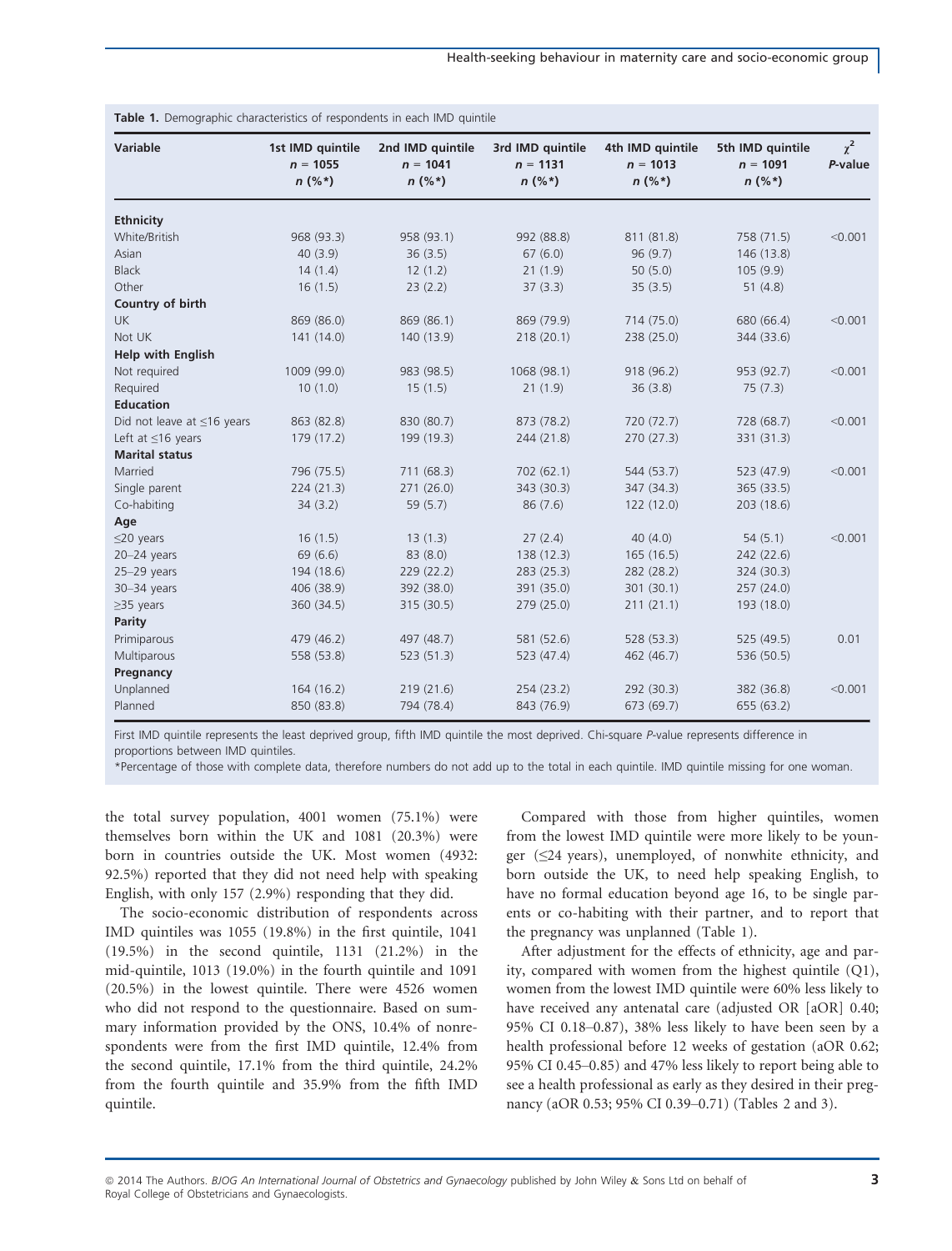#### Lindquist et al.

Table 2. Care received by women across different socio-economic groups

| <b>Outcome</b>                         | <b>IMD</b><br>quintile | Number of<br>women $(\%^*)$ | <b>Unadjusted OR</b><br>(95% CI) | Adjusted** OR<br>(95% CI) | <b>Adjusted OR</b><br>(continuous) (95% CI) |  |
|----------------------------------------|------------------------|-----------------------------|----------------------------------|---------------------------|---------------------------------------------|--|
| Received antenatal care                | $\mathbf{1}$           | 1044 (99.2)                 | 1.0                              | 1.0                       | $0.75(0.63 - 0.90)$                         |  |
|                                        | $\overline{2}$         | 1028 (99.1)                 | $0.99(0.39 - 2.49)$              | $1.18(0.45 - 3.06)$       |                                             |  |
|                                        | 3                      | 1113 (98.9)                 | $0.80(0.34 - 1.91)$              | $0.95(0.40 - 2.27)$       |                                             |  |
|                                        | $\overline{4}$         | 987 (97.9)                  | $0.41(0.19 - 0.89)$              | $0.60(0.27 - 1.35)$       |                                             |  |
|                                        | 5                      | 1041 (96.4)                 | $0.23(0.11 - 0.48)$              | $0.40(0.18 - 0.87)$       |                                             |  |
| Seen by a health professional before   | $\mathbf{1}$           | 1010 (97.1)                 | 1.0                              | 1.0                       | $0.89(0.83 - 0.95)$                         |  |
| 12 weeks                               | $\overline{2}$         | 989 (96.3)                  | $0.96(0.69 - 1.33)$              | $0.96(0.69 - 1.35)$       |                                             |  |
|                                        | 3                      | 1068 (96.0)                 | $0.86(0.63 - 1.18)$              | $0.94(0.68 - 1.30)$       |                                             |  |
|                                        | $\overline{4}$         | 948 (95.1)                  | $0.66(0.49 - 0.90)$              | $0.83(0.60 - 1.14)$       |                                             |  |
|                                        | 5                      | 977 (91.7)                  | $0.43(0.33 - 0.58)$              | $0.62$ (0.45-0.85)        |                                             |  |
| Antenatal hospital admission           | 1                      | 175 (16.6)                  | 1.0                              | 1.0                       | $1.04(0.99 - 1.10)$                         |  |
|                                        | $\overline{2}$         | 177(17.1)                   | $1.03(0.82 - 1.30)$              | $1.03(0.81 - 1.30)$       |                                             |  |
|                                        | 3                      | 185 (16.4)                  | $0.98(0.79 - 1.23)$              | $0.93(0.74 - 1.18)$       |                                             |  |
|                                        | $\overline{4}$         | 199 (19.7)                  | $1.23(0.98 - 1.54)$              | $1.06(0.84 - 1.34)$       |                                             |  |
|                                        | 5                      | 245(22.6)                   | $1.47(1.18-1.82)$                | $1.20(0.95 - 1.52)$       |                                             |  |
| Transferred during labour              | $\mathbf{1}$           | 64 (7.0)                    | 1.0                              | 1.0                       | $1.07(0.99 - 1.16)$                         |  |
|                                        | $\overline{2}$         | 62(6.9)                     | $0.99(0.69 - 1.42)$              | $1.00(0.69 - 1.44)$       |                                             |  |
|                                        | 3                      | 84(8.7)                     | $1.27(0.91 - 1.78)$              | $1.18(0.83 - 1.67)$       |                                             |  |
|                                        | $\overline{4}$         | 89 (9.8)                    | $1.44(1.03 - 2.01)$              | $1.25(0.88 - 1.78)$       |                                             |  |
|                                        | 5                      | 100(10.4)                   | $1.54(1.11 - 2.14)$              | $1.28(0.90 - 1.83)$       |                                             |  |
| Caesarean delivery                     | $\mathbf{1}$           | 263(25.1)                   | 1.0                              | 1.0                       | $1.04(0.99 - 1.09)$                         |  |
|                                        | $\overline{2}$         | 247 (23.9)                  | $0.92(0.77 - 1.10)$              | $0.97(0.79 - 1.19)$       |                                             |  |
|                                        | 3                      | 303(27.1)                   | $1.01(0.85 - 1.20)$              | $1.17(0.96 - 1.43)$       |                                             |  |
|                                        | $\overline{4}$         | 237 (23.8)                  | $0.92(0.77 - 1.10)$              | $1.04(0.84 - 1.28)$       |                                             |  |
|                                        | 5                      | 255(24.3)                   | $0.88(0.74 - 1.05)$              | $1.17(0.94 - 1.45)$       |                                             |  |
| Unplanned caesarean delivery (of those | $\mathbf{1}$           | 122 (46.4)                  | 1.0                              | 1.0                       | $1.15(1.05 - 1.27)$                         |  |
| having caesarean section)              | $\overline{2}$         | 110(44.5)                   | $0.93(0.66 - 1.32)$              | $0.89(0.60 - 1.33)$       |                                             |  |
|                                        | 3                      | 152 (50.2)                  | $1.16(0.84 - 1.62)$              | $1.18(0.80 - 1.72)$       |                                             |  |
|                                        | $\overline{4}$         | 152(64.1)                   | $2.07(1.44 - 2.96)$              | $2.02(1.33 - 3.07)$       |                                             |  |
|                                        | 5                      | 139 (54.5)                  | $1.38(0.98 - 1.96)$              | $1.38(0.91 - 2.09)$       |                                             |  |
| Had postnatal check-up                 | $\mathbf{1}$           | 917 (87.8)                  | 1.0                              | 1.0                       | $0.85(0.80 - 0.90)$                         |  |
|                                        | $\overline{2}$         | 916 (88.7)                  | $1.08(0.83 - 1.42)$              | $1.10(0.84 - 1.44)$       |                                             |  |
|                                        | 3                      | 976 (87.1)                  | $0.93(0.72 - 1.20)$              | $0.96(0.74 - 1.24)$       |                                             |  |
|                                        | 4                      | 836 (84.0)                  | $0.73(0.57 - 0.94)$              | $0.77(0.59 - 0.99)$       |                                             |  |
|                                        | 5                      | 835 (77.8)                  | $0.49(0.38 - 0.62)$              | $0.55(0.42 - 0.70)$       |                                             |  |

\*Percentage of those with complete data.

\*\*Adjusted for ethnicity, age and parity.

Using IMD as a linear variable, with each increase in IMD quintile (corresponding to a decrease in socio-economic position), women were shown to be 25% (aOR 0.75; 95% CI 0.63–0.90) less likely to have had any antenatal care, 15% (aOR 1.15; 95% CI 1.05–1.27) more likely to have had an unplanned than a planned caesarean and 15% (aOR 0.85; 95% CI 0.80–0.90) less likely to have had a routine postnatal check-up (Table 2). They were 4% (aOR 1.04; 95% CI 0.99– 1.10) more likely to have had an antenatal hospital admission, 7% (aOR 1.07; 95% CI 0.99–1.16) more likely to have been transferred during labour and 4% (aOR 1.04; 95% CI 0.99–1.09) more likely to have had a caesarean section, although these results were not statistically significant.

Additionally, with decreasing socio-economic position women were generally more likely to report that they were not treated respectfully or spoken to in a way that they could understand by doctors and midwives during their antenatal care and labour (Table 3).

#### **Discussion**

#### Main findings

The findings of this study show that women from lower socio-economic groups in the UK generally report a poorer experience of care during pregnancy, while having a higher odds of hospital admission, transfer during labour and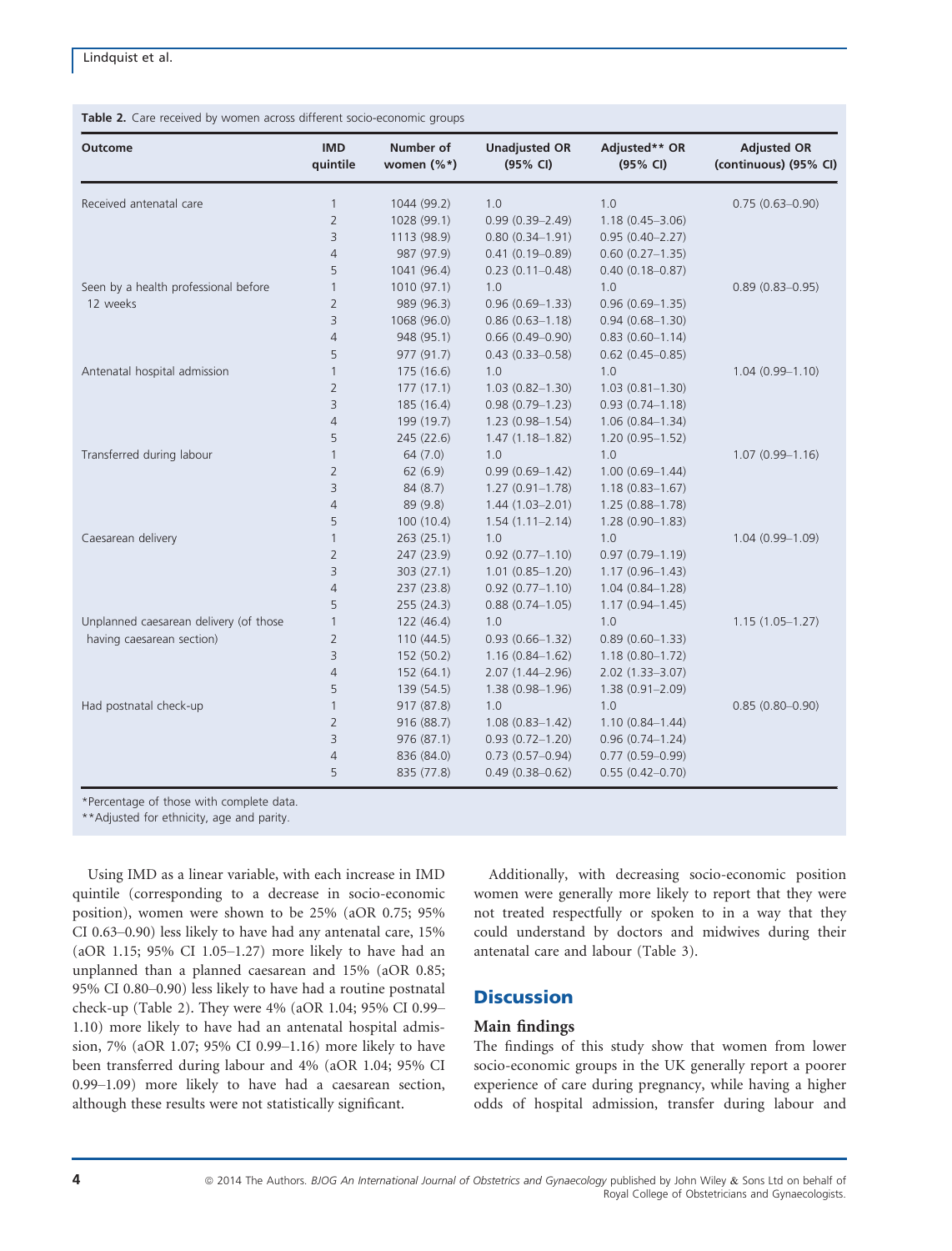Table 3. Experiences of care among women across different socio-economic groups

| Outcome                                                 | <b>IMD</b><br>uintile | Number of<br>women $(\%^*)$ | <b>Unadjusted OR</b><br>(95% CI)       | Adjusted** OR<br>(95% CI)                  | <b>Adjusted OR</b><br>(continuous)<br>(95% CI) |
|---------------------------------------------------------|-----------------------|-----------------------------|----------------------------------------|--------------------------------------------|------------------------------------------------|
| Able to see health professional as early as desired     |                       | 958 (91.8)                  | 1.0                                    | 1.0                                        | $0.84(0.79 - 0.90)$                            |
|                                                         | $\overline{2}$        | 954 (92.2)                  | $1.06(0.77-1.45)$                      | $1.02(0.74 - 1.41)$                        |                                                |
|                                                         | 3                     | 1014(91.4)                  | $0.95(0.70 - 1.29)$                    | $0.95(0.70-1.31)$                          |                                                |
|                                                         | 4                     | 890 (88.9)                  | $0.72$ (0.54-0.97)                     | $0.77(0.56 - 1.04)$                        |                                                |
|                                                         | 5                     | 903 (84.3)                  | $0.48(0.37 - 0.64)$                    | $0.53(0.39 - 0.71)$                        |                                                |
| During my antenatal care, midwives talked in a way      | $\mathbf{1}$          | 1028 (98.0)                 | 1.0                                    | 1.0                                        | $0.92(0.81 - 1.04)$                            |
| that I could understand                                 | $\overline{2}$        | 1011 (97.7)                 | $0.86$ (0.48-1.56)                     | $0.93(0.51 - 1.70)$                        |                                                |
|                                                         | 3                     | 1090 (97.0)                 | $0.66$ $(0.38-1.14)$                   | $0.77(0.44 - 1.35)$                        |                                                |
|                                                         | $\overline{4}$        | 973 (96.3)                  | $0.54(0.31-0.92)$                      | $0.75(0.43 - 1.31)$                        |                                                |
|                                                         | 5                     | 1032 (95.6)                 | $0.45(0.27-0.76)$                      | $0.72(0.41 - 1.25)$                        |                                                |
| During my antenatal care, midwives were respectful      | $\mathbf{1}$          | 1014 (96.7)                 | 1.0                                    | 1.0                                        | $0.95(0.85-1.05)$                              |
| most of the time                                        | $\overline{2}$        | 1002 (97.2)                 | $1.19(0.72 - 1.97)$                    | $1.23(0.74 - 2.05)$                        |                                                |
|                                                         | 3                     | 1069 (95.6)                 | $0.75(0.48 - 1.17)$                    | $0.84(0.53 - 1.32)$                        |                                                |
|                                                         | $\overline{4}$        | 949 (94.7)                  | $0.62$ (0.40-0.96)                     | $0.75(0.48-1.19)$                          |                                                |
|                                                         | 5                     | 1014 (95.0)                 | $0.66$ $(0.43-1.02)$                   | $0.95(0.59-1.52)$                          |                                                |
| During my antenatal care, doctors talked in a way that  | $\mathbf{1}$          | 988 (98.2)                  | 1.0                                    | 1.0                                        | $0.93(0.83 - 1.04)$                            |
| I could understand                                      | $\overline{2}$        | 970 (96.2)                  | $0.47(0.26 - 0.82)$                    | $0.49(0.28 - 0.86)$                        |                                                |
|                                                         | 3                     | 1042 (95.5)                 | $0.39(0.22 - 0.67)$                    | $0.47(0.27 - 0.82)$                        |                                                |
|                                                         | 4                     | 923 (94.1)                  | $0.29(0.17-0.50)$                      | $0.41(0.24 - 0.72)$                        |                                                |
|                                                         | 5                     | 1013(95.0)                  | $0.35(0.20-0.60)$                      | $0.62$ $(0.35-1.10)$                       |                                                |
| During my antenatal care, doctors were respectful most  | $\mathbf{1}$          | 974 (97.1)                  | 1.0                                    | 1.0                                        | $0.96(0.87 - 1.07)$                            |
| of the time                                             | $\overline{2}$        | 966(96.1)                   | $0.74(0.45 - 1.20)$                    | $0.77(0.47-1.27)$                          |                                                |
|                                                         | 3                     | 1039 (95.4)                 | $0.62$ $(0.39 - 0.99)$                 | $0.70(0.44 - 1.13)$                        |                                                |
|                                                         | $\overline{4}$        | 930 (95.7)                  | $0.66$ $(0.41-1.07)$                   | $0.80(0.49-1.32)$                          |                                                |
|                                                         | 5                     | 999 (94.9)                  | $0.55(0.35 - 0.87)$                    | $0.80(0.48 - 1.31)$                        |                                                |
| During labour and birth, midwives talked in a way that  | $\mathbf{1}$          | 1005(97.1)                  | 1.0                                    | 1.0                                        | $0.89(0.80 - 0.99)$                            |
| I could understand                                      | $\overline{2}$        | 995 (96.9)                  | $0.93(0.56 - 1.54)$                    | $0.99(0.59 - 1.65)$                        |                                                |
|                                                         | 3                     | 1084 (97.1)                 | $0.98(0.59 - 1.62)$                    | $1.09(0.66 - 1.81)$                        |                                                |
|                                                         | $\overline{4}$        | 952 (95.3)                  | $0.61(0.38 - 0.96)$                    | $0.83(0.51 - 1.35)$                        |                                                |
|                                                         | 5                     | 1009 (94.0)                 | $0.47(0.30-0.73)$                      | $0.64(0.40-1.03)$                          |                                                |
| During labour and birth, midwives were respectful most  | $\mathbf{1}$          | 985 (95.6)                  | 1.0                                    | 1.0                                        | $0.95(0.87 - 1.05)$                            |
| of the time                                             | $\overline{2}$        | 979 (95.6)                  | $0.99(0.65 - 1.52)$                    | $1.03(0.67-1.57)$                          |                                                |
|                                                         | 3                     | 1060 (95.0)                 | $0.87(0.58 - 1.29)$                    | $0.96(0.64-1.44)$                          |                                                |
|                                                         | 4                     | 928 (93.6)                  | $0.67(0.45-1.00)$                      | $0.85(0.56 - 1.28)$                        |                                                |
|                                                         | 5                     | 990 (93.0)                  | $0.60(0.41-0.88)$                      | $0.86(0.57-1.30)$                          |                                                |
| During labour and birth, doctors talked in a way that   | $\mathbf{1}$          | 832 (95.3)                  | 1.0                                    | 1.0                                        | $0.88(0.80 - 0.97)$                            |
| I could understand                                      | $\overline{2}$        | 823 (95.8)                  | $1.13(0.71 - 1.78)$                    | $1.20(0.75 - 1.90)$                        |                                                |
|                                                         | 3                     | 923 (95.3)                  | $0.99(0.64 - 1.52)$                    | $1.13(0.73 - 1.75)$                        |                                                |
|                                                         | 4                     | 803 (91.2)                  | $0.51(0.34 - 0.75)$                    | $0.64(0.43 - 0.95)$                        |                                                |
| During labour and birth, doctors were respectful most   | 5                     | 902 (91.5)                  | $0.53(0.36 - 0.78)$<br>1.0             | $0.75(0.50-1.13)$<br>1.0                   |                                                |
| of the time                                             | 1                     | 829 (95.1)                  | $1.19(0.76 - 1.87)$                    |                                            | $0.89(0.81 - 0.98)$                            |
|                                                         | 2<br>3                | 825 (95.8)                  |                                        | $1.26(0.80-1.99)$                          |                                                |
|                                                         | $\overline{4}$        | 924 (95.4)                  | $1.07(0.69-1.64)$<br>$0.55(0.37-0.81)$ | $1.21(0.78 - 1.87)$<br>$0.69(0.46 - 1.02)$ |                                                |
|                                                         | 5                     | 804 (91.4)                  |                                        |                                            |                                                |
| Given enough information to decide about pregnancy care | $\mathbf{1}$          | 902 (91.4)<br>965 (92.9)    | $0.55(0.38 - 0.80)$<br>1.0             | $0.79(0.52 - 1.18)$<br>1.0                 | $0.98(0.94 - 1.02)$                            |
|                                                         | $\overline{2}$        | 954 (93.0)                  | $1.09(0.91 - 1.31)$                    | $1.07(0.89 - 1.29)$                        |                                                |
|                                                         | 3                     | 1019(91.5)                  | $1.00(0.84 - 1.20)$                    | $1.05(0.87-1.25)$                          |                                                |
|                                                         | $\overline{4}$        | 893 (90.4)                  | $0.91(0.76 - 1.09)$                    | $0.97(0.81 - 1.17)$                        |                                                |
|                                                         |                       |                             |                                        |                                            |                                                |

\*Percentage of those with complete data.

\*\*Adjusted for ethnicity, age and parity.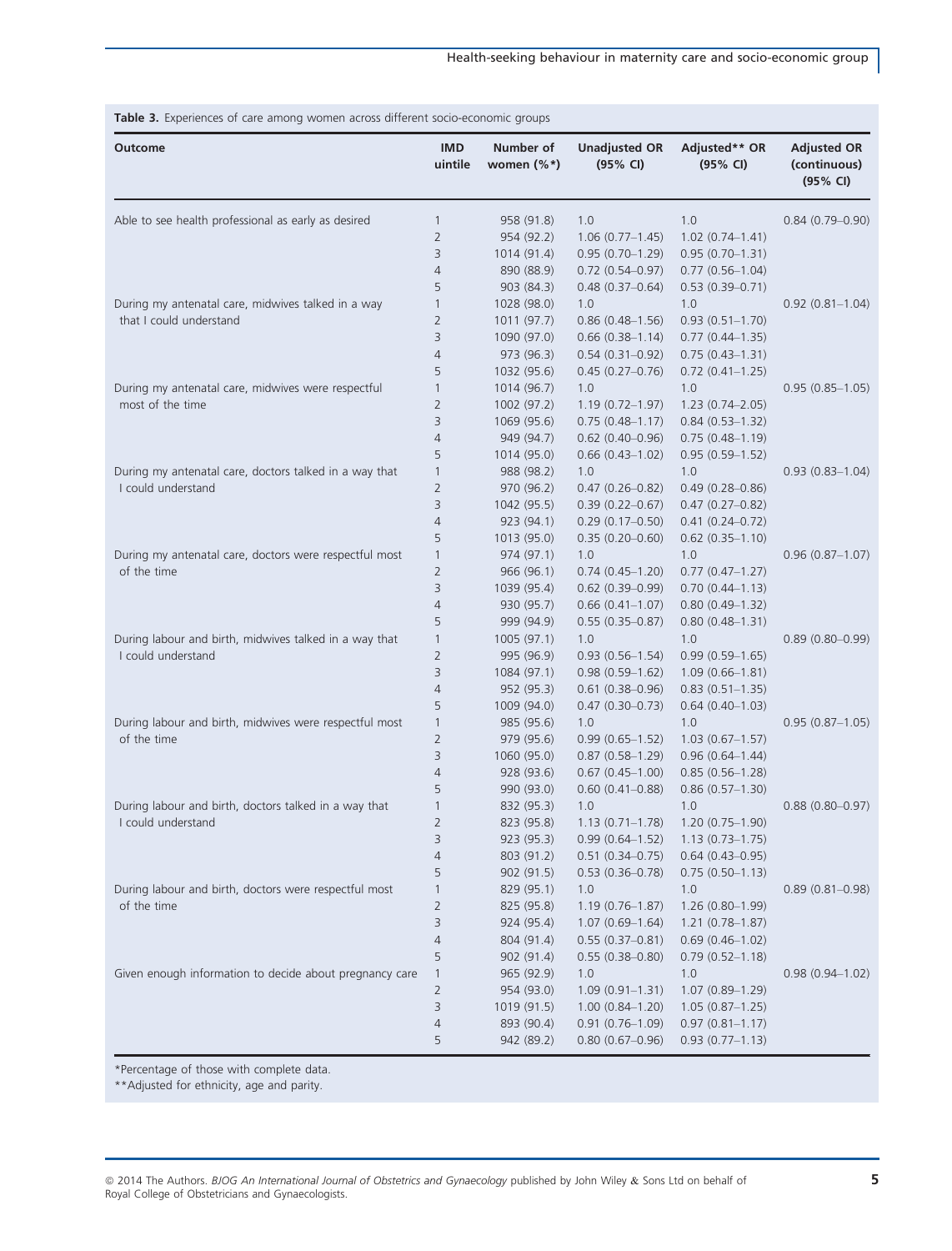#### Lindquist et al.

unplanned caesarean delivery. Although the numbers were small in absolute terms, we found evidence of differences in care-seeking behaviour, in that the most deprived women were less likely to have received any antenatal care, to have been seen for the first consultation before 12 weeks of gestation or to have been seen by a midwife or GP for a routine 6- to 8-week postnatal review.

## Strengths and limitations

This study used data from a large survey with a diverse range of participants from throughout England. Comparison with national statistics showed that the characteristics of the study cohort reflect closely the cohort of women giving birth.15,16 Nevertheless, despite several written reminders, the usable survey response rate was only 54.1%. This is consistent with the response rates in other similar surveys.<sup>10,17</sup> There was a higher proportion of nonrespondents from IMD quintiles 4 and 5, and so there is a possibility that the responses received are not representative of the whole cohort. Women whose babies had died and mothers aged <16 years were excluded for sensitivity reasons. The number of these women who would have been included in any sample would have been small; however, there is the possibility that these women would be over-represented in the lowest socio-economic quintile and their exclusion may have impacted upon the final results. As with any questionnaire survey, the number of questions we could address was limited and so further studies would be needed to explore underlying/contributory factors.

A further potential limitation of this study relates to the socio-economic classification used to stratify participants, the IMD. Although the IMD has been shown to be a robust measure of socio-economic position in England, especially where individual-level data are not available, $18,19$ it is based on area-level information and can therefore fail to capture the characteristics of socio-economic disadvantage at the individual level.

## Interpretation

These findings reflect those of a survey of women conducted throughout England in 2007 by the Healthcare Commission, which also showed that ethnic minority women, single mothers and those who ceased formal education at an earlier age access maternity services later, have poorer maternal health outcomes and report poorer experiences across a range of aspects of maternity care.<sup>10</sup> Research conducted by Rowe et al. in 2008 using data from the 2006 National Maternity Survey,<sup>20</sup> showed that the odds of late attendance/antenatal booking were higher for black women and women living without a husband or partner, suggesting that this issue is universal across disadvantaged groups in England. Similarly, the Healthcare Commission survey reported that single women were

almost 50% less likely to access care within 12 weeks of pregnancy (OR 0.45; 95% CI 0.39–0.52) than women with a partner.<sup>10</sup> Women with social health issues were twice as likely to report perceived discrimination in perinatal care in Australia than women without social health issues.<sup>17</sup>

The latest report from the UK Confidential Enquiry into Maternal Deaths clearly showed that social disadvantage is a risk factor for maternal death, with unemployed women almost six times more likely to die than women from any category of employment. $^{21}$  The results of recent research in the UK suggest that the risk of severe maternal morbidity is significantly higher among socially disadvantaged women generally.<sup>7</sup>

Our findings are, however, in contrast with recent research conducted in Scotland by Fairley et al.,  $22$  which showed that despite social differences in emergency caesarean section rates in the early 1980s, by 1999–2000 there was no evidence of a social gradient in unplanned emergency caesarean section rates in Scotland. The authors highlight that 'rising emergency caesarean section rates have been shown to be related to increasing maternal age' and that mothers in the highest socio-economic group have been shown to be older than those in lower socio-economic groups.23 The findings in the analysis presented here, however, suggest that after adjustment for maternal age there is a lower odds of emergency caesarean delivery among women from the highest socio-economic group. The clinical implications of these findings for women should not be forgotten. A 15% increased chance of unplanned caesarean for example has a significant impact regarding peripartum morbidity and recovery, use of hospital resources and length of hospital stay, and, coupled with the decreased proportion of women accessing postnatal care, has the potential for an ongoing impact on long-term mental and physical health.

# Conclusion

Although this is a highly complex issue the findings from this analysis suggest that several factors, including unplanned pregnancy, no antenatal care or late engagement with antenatal services, transfer during labour, higher caesarean section delivery rates and poor communication and care from health professionals, may collectively contribute towards poorer maternal outcomes among women from the lowest socio-economic group in the UK. Additionally, these findings add further weight to past research into neonatal outcomes by socio-economic group that has suggested that the disparities identified in neonatal health may be partly the result of differences in mother's access to and use of antenatal healthcare services.<sup>4</sup>

Resolving the root cause of these disparities, that is, socio-economic disadvantage, on a national scale is clearly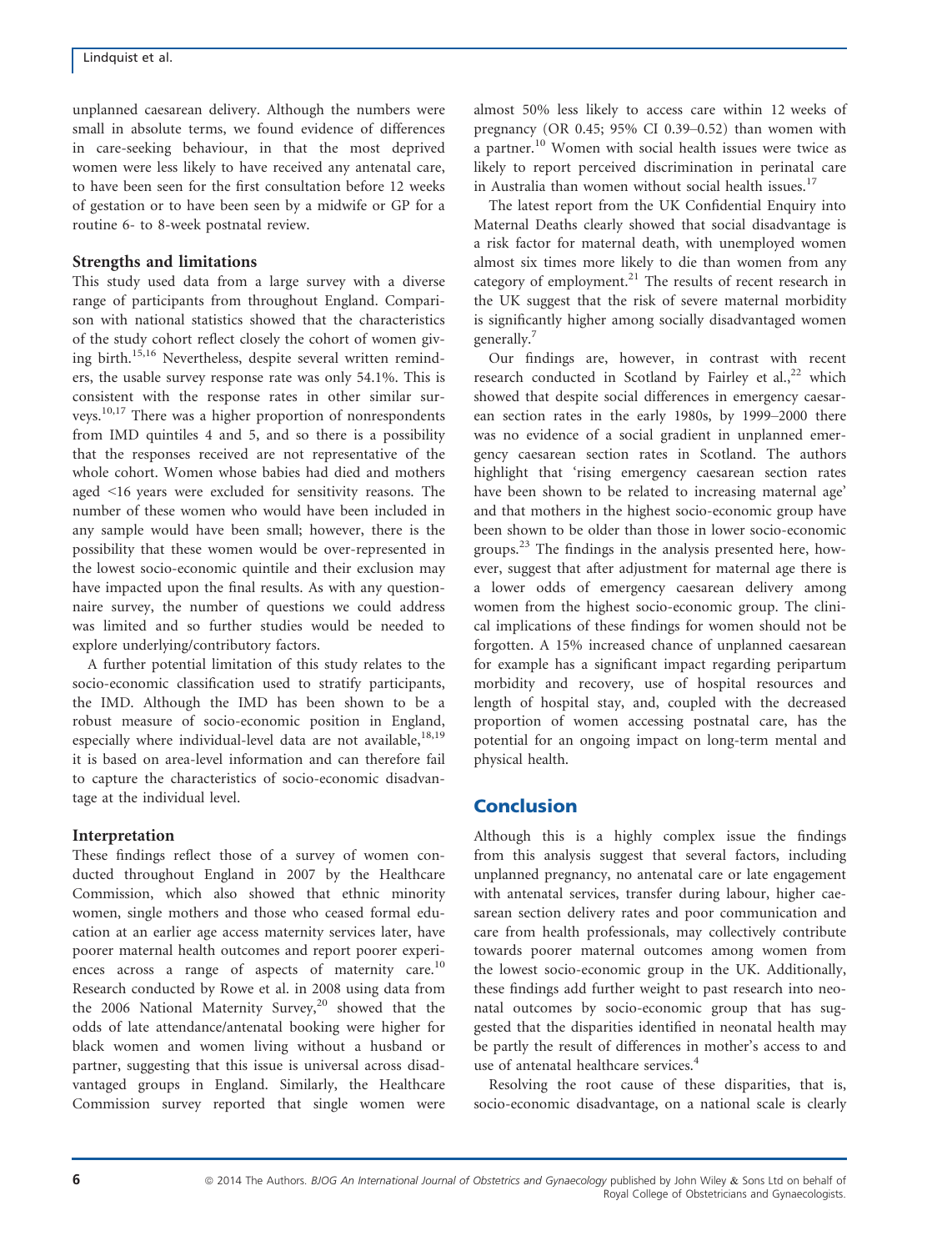unattainable in the short-term. However, having identified that poorer women have poorer maternal outcomes despite universal healthcare, the most important next step is the planning and development of strategies to address possible reasons for these differences in healthcare delivery and outcomes. In England, recent guidance from the National Institute for Health and Care Excellence<sup>24</sup> describes a model of service provision for pregnant women with complex social factors, including poverty and homelessness. This guidance highlights the need for woman-centred care, a responsibility to provide accessible services in a variety of settings and information for women in a format they understand. The key issues emerging from this analysis that need to be addressed highlight the importance of these actions and include the need for a change in culture and attitude of health professionals towards pregnant women from lower socio-economic groups, improving continuity of maternity care and service provision, better targeted maternal public health education and revision of the allocation and organisation of NHS resources, guidelines and maternity services with greater focus on socially disadvantaged women.

#### Disclosure of interests

All authors have completed the Unified Competing Interest form at [www.icmje.org/coi\\_disclosure.pdf](http://www.icmje.org/coi_disclosure.pdf) (available on request from the corresponding author) and declare that they have no financial or nonfinancial interests that may be relevant to the submitted work.

#### Contribution to authorship

All authors contributed to the conception and design, or analysis and interpretation of data. AL drafted the article, JJK, MR and MK edited the article and all authors approved the final version to be published. MK will act as study guarantor. All authors had full access to all of the data (including statistical reports and tables) in the study and can take responsibility for the integrity of the data and the accuracy of the data analysis.

#### Details of ethics approval

The original survey evaluating maternity services in England was approved by the Trent Multi-Centre Research Ethics Committee (06/MRE04/16).

## Funding

This article presents independent research funded by the National Institute for Health Research (NIHR) under the Beyond maternal death: improving the quality of maternity care through national studies of 'near-miss' maternal morbidity programme (Programme Grant RP-PG-0608-10038). The Department of Health in England funded the maternity survey. The views expressed in this publication are

those of the author(s) and not necessarily those of the NHS, the NIHR or the Department of Health. Anthea Lindquist was funded by a scholarship from the Rhodes Trust. The study sponsor and funder played no role in study design; in the collection, analysis and interpretation of data; in the writing of the report; and in the decision to submit the article for publication. All authors are independent of all funders.

## Acknowledgements

All relevant personnel involved in the preparation and writing of this paper have been included as contributing authors.

## Transparency declaration

MK affirms that the manuscript is an honest, accurate, and transparent account of the study being reported; that no important aspects of the study have been omitted; and that any discrepancies from the study as planned (and, if relevant, registered) have been explained.

#### Data sharing

Data sharing is governed by the National Perinatal Epidemiology Unit Data Sharing policy, available on request from Prof. M Knight.

## **References**

- 1 Marmot M, Davey Smith G. Socioeconomic differentials in health. J Health Psychol 1997;2:283–96.
- 2 Department of Health. Healthy People, Healthy Lives: Our Strategy for Public Health in England. London: Department of Health; 2010.
- 3 National Audit Office. Tackling Inequalities in Life Expectancy in Areas with the Worst Health and Deprivation. London: National Audit Office; 2010.
- 4 Manning D, Brewster B, Bundred P. Social deprivation and admission for neonatal care. Arch Dis Child Fetal Neonatal Ed 2005;90:F337–8.
- 5 Smith LK, Draper ES, Manktelow BN, Dorling JS, Field DS. Socioeconomic inequalities in very preterm birth rates. Arch Dis Child Fetal Neonatal Ed 2007;92:F11–14.
- 6 Smith LK, Draper ES, Manktelow BN, Field DJ. Socioeconomic inequalities in survival and provision of neonatal care: population based study of very preterm infants. BMJ 2009;339:b4702.
- 7 Lindquist A, Knight M, Kurinczuk JJ. Variation in severe maternal morbidity according to socioeconomic position: a UK national case– control study. BMJ Open 2013;3.
- 8 Lindquist A, Noor N, Sullivan E, Knight M. The impact of socioeconomic position on severe maternal morbidity outcomes amongst women in Australia: a national case–control study. BJOG 2014. doi: 10.1111/1471-0528.13058.
- 9 Waterstone M, Bewley S, Wolfe C. Incidence and predictors of severe obstetric morbidity: case–control study. BMJ 2001;322:1089– 93; discussion 93–4.
- 10 Raleigh VS, Hussey D, Seccombe I, Hallt K. Ethnic and social inequalities in women's experience of maternity care in England: results of a national survey. J R Soc Med 2010;103:188–98.